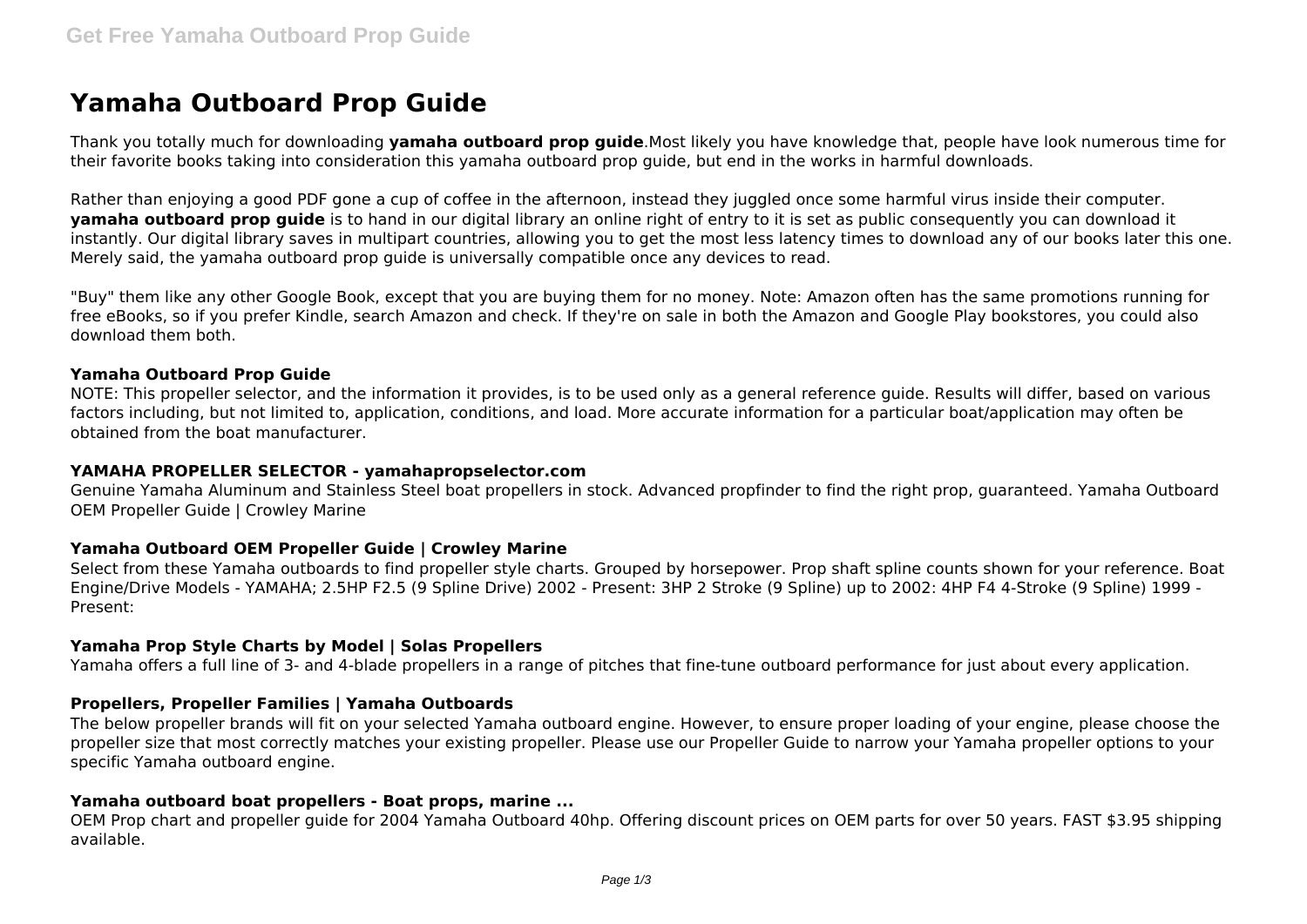# **2004 Yamaha Outboard 40hp Propeller Guide - Crowley Marine**

The Prop Shop has the right prop for your Yamaha outboard in stock, and ready for shipping or pickup. Brands include Michigan Wheel, Quicksilver, Solas, Powertech.

# **Outboard Propellers - Yamaha - The Prop Shop**

As en example, if your Yamaha outboard manual states that the WOT is 5,000 to 6,000 rpm, this means you'll need a propeller that'll allow your engine to turn between approximately 5,700 and 6,000 rpm with your average-to-heavy load in the boat.

# **Yamaha Propellers | Yamaha Online Parts**

A Yamaha outboard motor is a purchase of a lifetime and is the highest rated in reliability. Owner Manuals offer all the information to maintain your outboard motor.

# **Yamaha Outboard Owner Manuals | Yamaha Outboards**

Boat Prop Selector Guide. Whether you are buying a new propeller for your boat, simply in need of a replacement for a prop you lost/damaged, trying to address a performance issue (e.g. being under or over propped) or you simply want to gain better fuel economy, we can help you find the perfect propeller for all of your boating needs.

# **Boat Propeller Selector Guide**

This site contains many of Yamaha's valuable trademarks. It may also contain trademarks belonging to other companies. Any references to other companies or their products are for identification purposes only, and are not intended to be an endorsement.

# **Yamaha Outboards - A guide for the longevity of your outboard**

These props deliver Yamaha's high-quality design and performance in a low-cost, lightweight propeller. They offer a good all-round choice for Yamaha outboards, coming in a wide range of sizes and pitches to suit every power requirement (Suitable for 2-Stroke 9.9 to 15 and 4-Stroke 9.9 to 20).

# **Propellers | Yamaha Motor Australia**

NOTE: This propeller selector, and the information it provides, is to be used only as a general reference guide. Results will differ, based on various factors including, but not limited to, application, conditions, and load. More accurate information for a particular boat/application may often be obtained from the boat manufacturer.

# **Yamaha.net**

Boat Propeller Fit Guide. If you're buying a new propeller for your boat, you may simply need a replacement for a prop you damaged, you may be trying to address a performance issue (e.g. being under or over propped) or you may simply want to gain better fuel economy. Whichever the case, we can help you find the right propeller for your needs.

# **Boat Propeller Fit Guide - Go2marine**

The Rason prop fits Honda outboard engines and Yamaha outboard engines 75-130hp. It is made with high quality aluminum with a long-lasting life expectancy. It has 3 blades with 15 spline tooth. This prop has a right rotation speed fan. These props are directly supplied from the factory, and thus, there are fewer chances of damage or duplicacy.